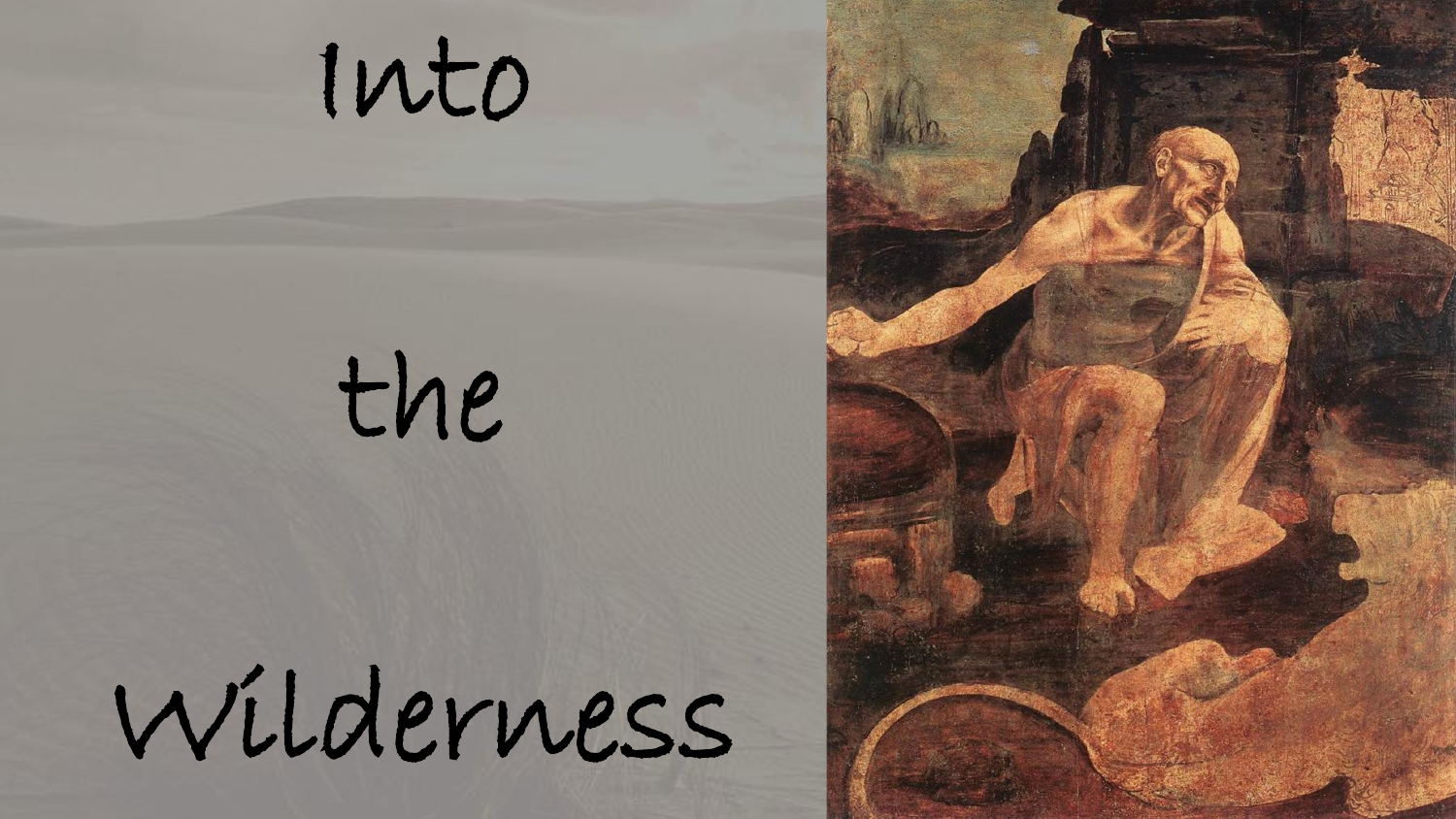## Into the Wilderness

#### **Understanding & Embracing the Dark Times of Your Life**

Words translated as "wilderness" occur nearly 300 times in the Bible. Wilderness seasons are brutal, but God is powerfully at work in the wilderness seasons of our lives. The only question is, do we have eyes to see it? In order for God to give us the choice whether or not to trust him, He must present us with a moment of crisis, and, since he wants us to seek help from Him, he brings us through the wilderness to remove all other help first. When we're in a wilderness season, it's easy to lose sight of God's protection, provision, and preparation. We might even wonder, "How can I trust God's goodness when I'm in this desolate place?" But remember Jesus! He went through the ultimate wilderness—the desolation and humiliation of dying under the curse of God. If that is the measure of God's love and commitment to us, we can trust him in our own wilderness seasons. Let's journey together!

#### **Wilderness: The Experience – VICTIM to HERO** *Jonah Chapter 2*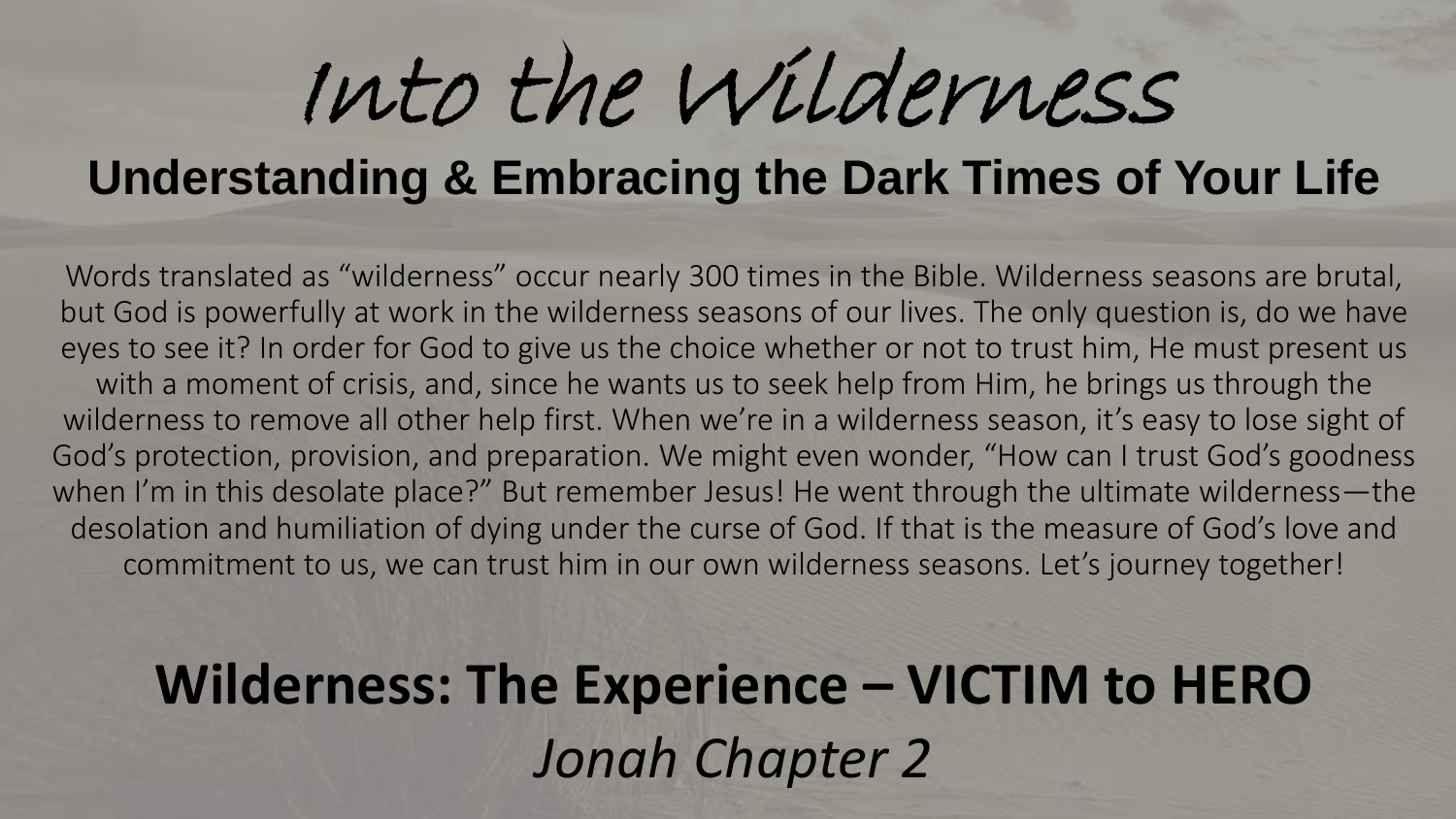#### **Into the Wilderness: HERO or VICTIM - Trauma as a Tool for Transformation!**

- All true saints go through a wilderness (traumatic) experience in their life; some more than others and nobody would choose it and we all want to avoid it or run from it.
- The experience of every great traveler on the spiritual path, is that the wilderness (trauma) is a place through which we must travel in order to reach a place of greater intimacy with God.
- In the wilderness we question everything we ever learned How can a loving God allow this to happen to me? Have I been fooling myself all these years? Does God really exist? Why doesn't He show Himself, and take some kind of action, and mount a rescue mission?
- **Soul searching and "self examination" are the things that takes place in the wilderness.**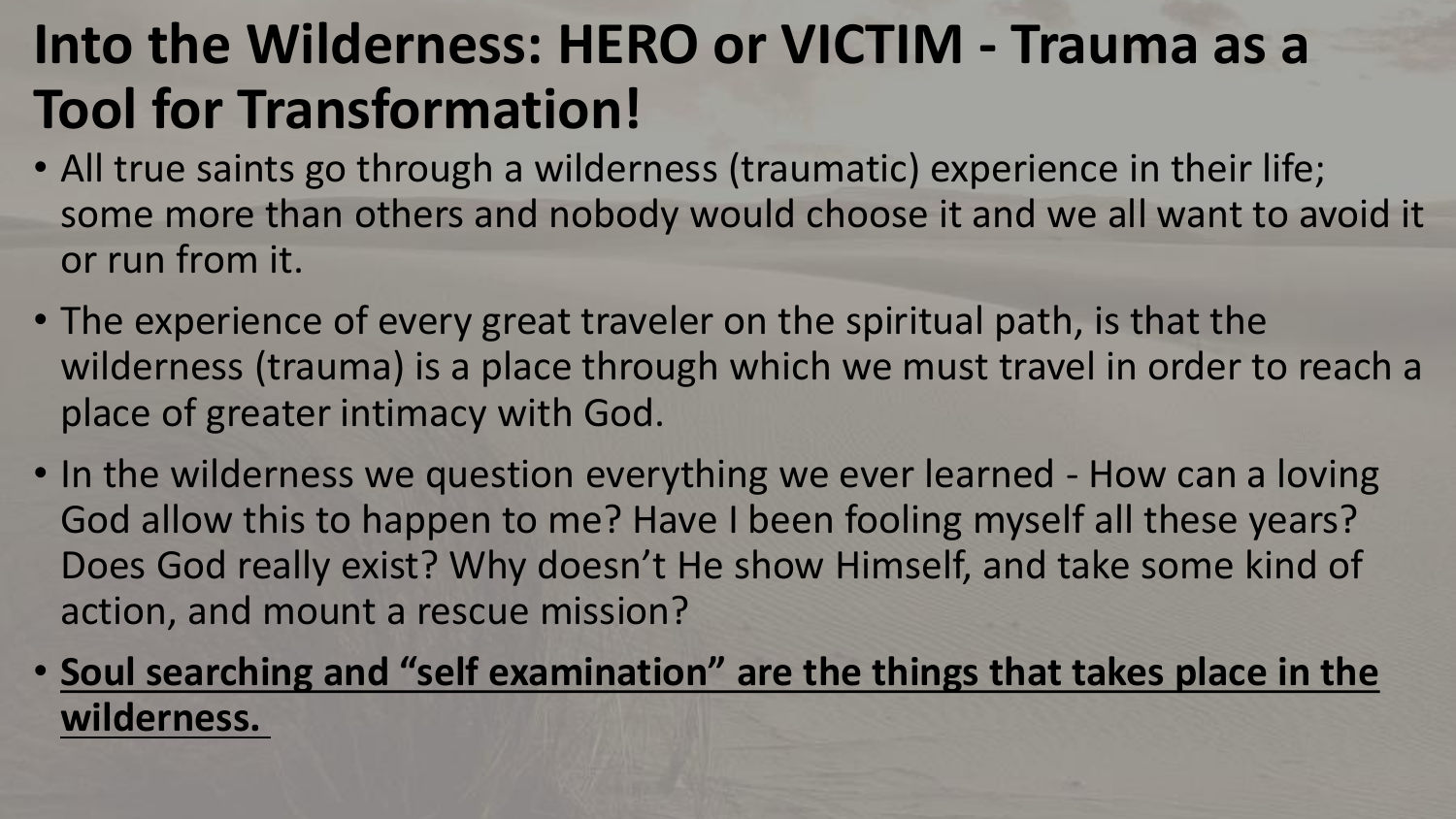#### **Into the Wilderness: Trauma Transformation!**

• Probably the two most significant miracles that occur in our hearts in the wilderness are these:

**1. The realization that "God loves us unconditionally" -** every believer eventually discovers the reality of God's love in the desert.

**2. We experience "God's gracious provision of Christ and Christ alone" -** As everything else in our life is stripped away, we see Christ! And the more "we feast of the Living Word" the hungrier we become, and the more we want to know Him in deeper ways.

• **Another lesson** we learn is to give up our illusion of a God that will make life easy for us - a god that will do what we want Him to do - a god of our own liking and making.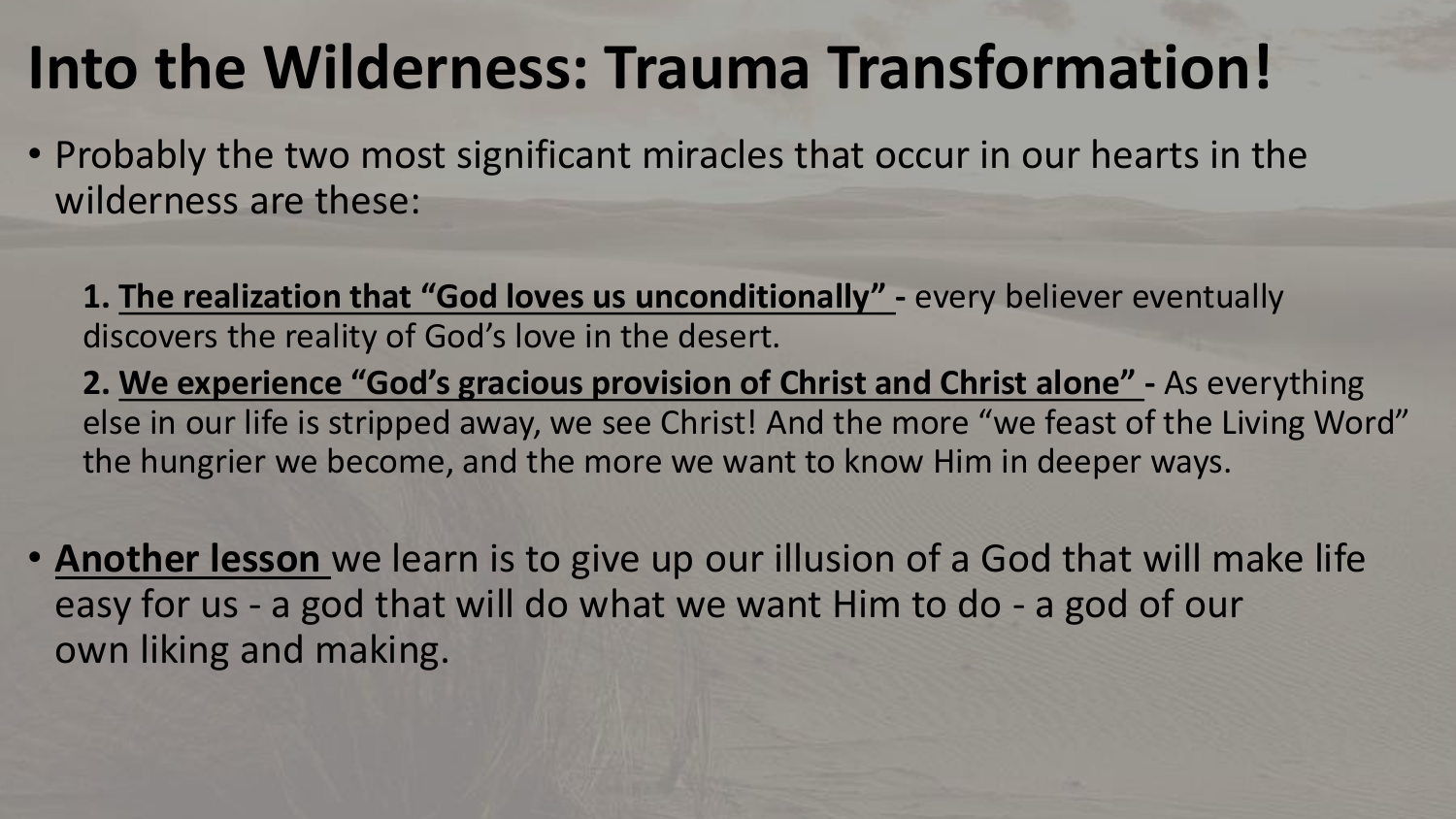#### **Into the Wilderness: Embrace the Suck!**

• **The 16th century Spanish mystic "St. John of the Cross,"** writes in his notable work *The Dark Night of the Soul* - "*Souls begin to enter into this dark night when God draws them out from being beginners."*

#### **Five Things a Boy Needs to Learn to Become a Man**

- Life is hard.
- You are not that important.
- Life is not all about you.
- You are not in control.
- You are going to die.
- By the way, there are *"no religious crutches"* for us to lean on in the desert; "*no religious activities*" in which to hide our true condition. The truth is, we do not need religion; we need to "*know Christ intimately*" - and intimacy only happens when we are completely alone with Him in the wilderness, where there is nobody else to turn to except Him.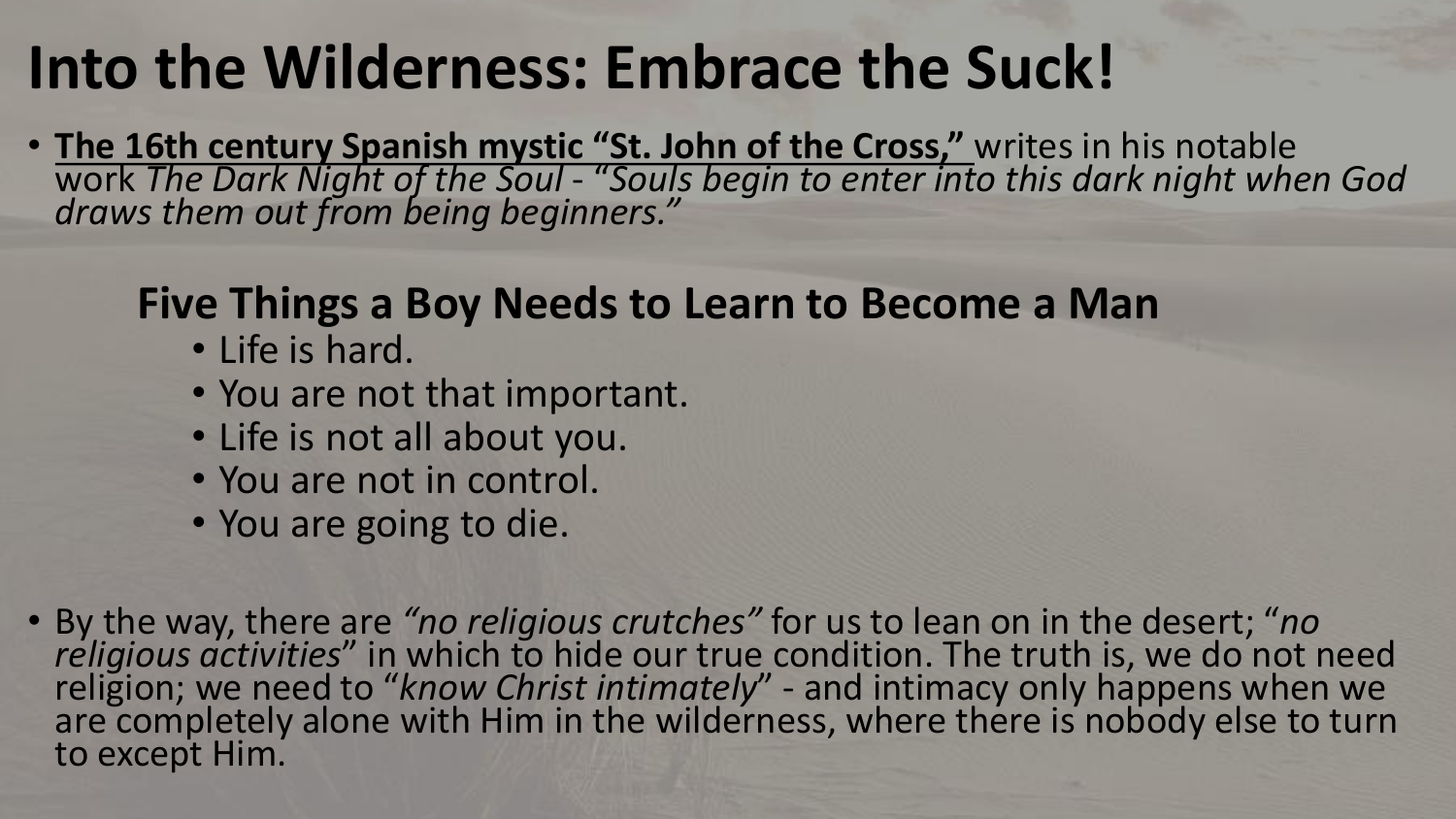### **Into the Wilderness: Embrace the Suck!**

There are 10 stop points on the journey to wholeness (Christian maturity) *from George Barna's book Maximum Faith*

- 1. Ignorance of the concept or existence of sin.
- 2. An awareness and indifference to sin.
- 3. Concerned about the implications of personal sin.
- 4. A decision to confess sin and ask Jesus Christ to be savior*. It is worth noting that about 2/3rd of American "Christians" are stuck in one of these four stops.*
- 5. A commitment to faith activities (aka Churchianity) Another quarter of Americans are at this stop. *This means that nearly 90 percent of Americans are stuck at one of the first five stops and are not experiencing the other five stops that bring maturity.*
- **6. A prolonged period of spiritual discontent. (Wilderness experience)**
- 7. An experience of personal brokenness. (**3%)**
- 8. A decision to surrender and submit fully to God. **(1%)**
- 9. Enjoying a profound intimacy with the love for God. **(0.5%)**
- 10. Experiencing a profound compassion and love for humanity. **(0.5%)**

It is worth noting that only a very small percentage find themselves in these last four stops. In general, Christians in America are not experiencing what God intends for them. Put another way, mostly what we have today is another religion called Churchianity – it is not the God of the Bible, it is not the God revealed in and through the Living Word, His son Jesus Christ!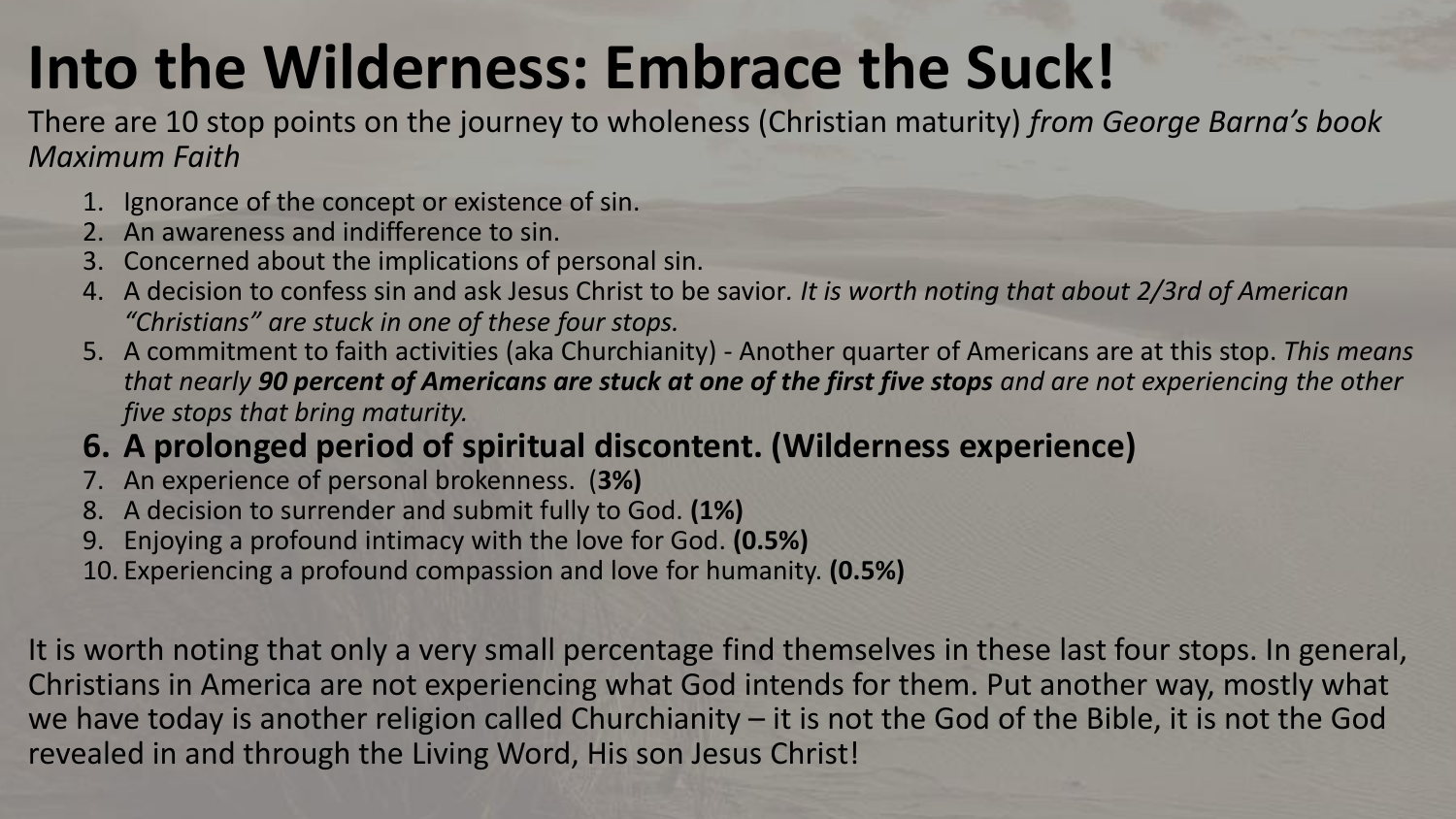#### **Into the Wilderness: Embrace the Suck!**

**Four Observations about the Wilderness:**

- **1. God always takes care of His people in the wilderness.**
- **2. If you remain in the wilderness, you will eventually die relationally.**
- **3. The wilderness has but 1 goal: to sift us, reduce us, and strip us down to Christ alone – religious detox!**
- **4. The wilderness is a symbol of "new beginnings"**

Every believer eventually discovers **the reality of God's love**  in the desert in the desert.